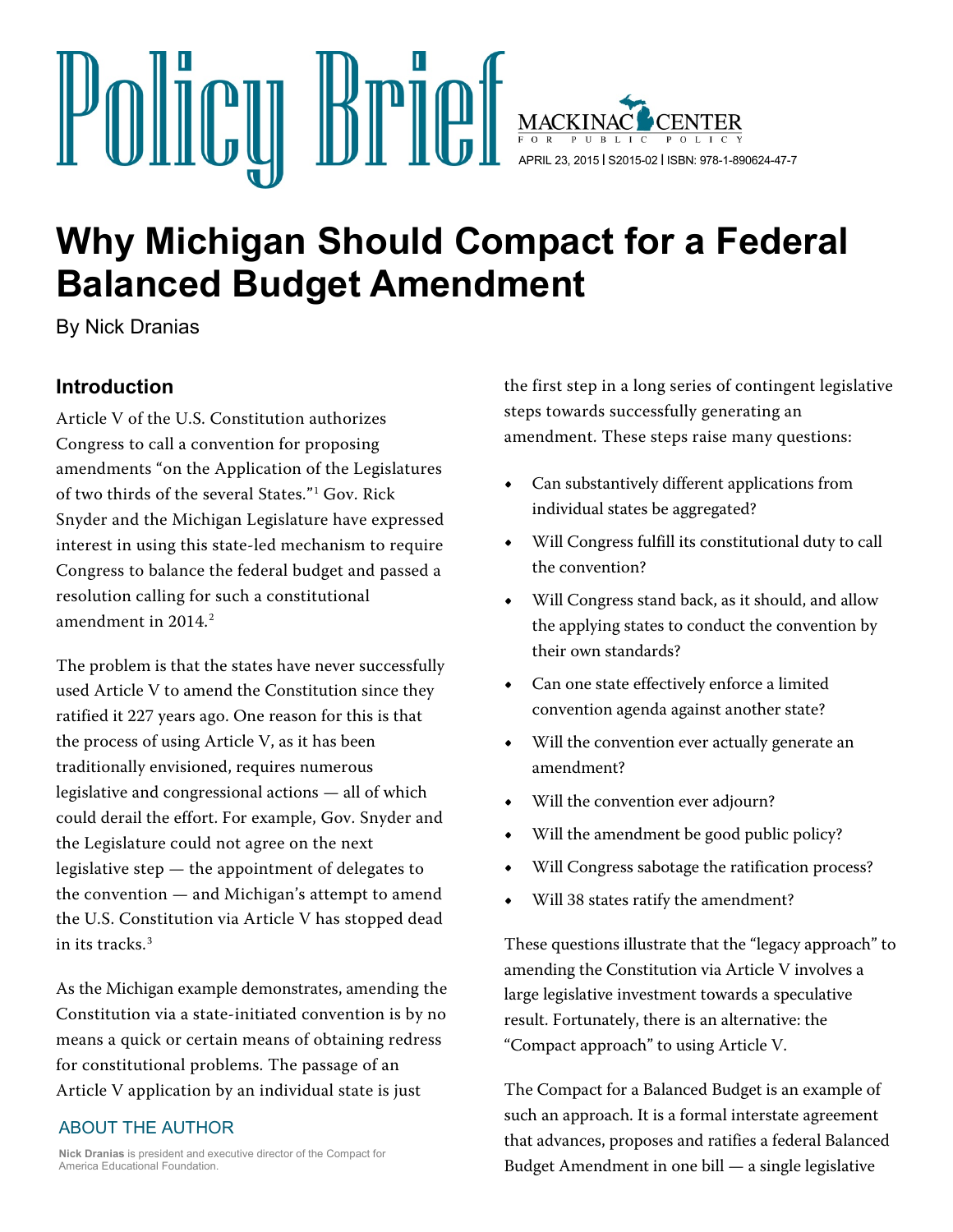action — passed by 38 state legislatures. The Compact commits these states (three-quarters of the total, which is the amount needed for ratification) to the entire constitutional amendment process in advance, so that a specific, pre-drafted federal Balanced Budget Amendment is voted up or down within 24 hours at the convention it organizes. The convention is set in motion by a single congressional resolution, passed with simple majorities and with no presidential signature, which both calls the 24-hour convention and selects legislative ratification in advance.

Additionally, recent research shows that the Founders meant for the Article V convention to be used by the states to propose specific constitutional amendments.[\\*](#page-1-0) By targeting an Article V convention and securing ratification of its proposed amendments by three-fourths of the states, state legislatures could conceivably remedy the entire spectrum of perceived federal error, abuse, overreach and incompetence.

The Compact approach is truly "Article V 2.0." This paper will describe the four main advantages of using the Compact approach to pass a federal Balanced Budget Amendment via Article V. These advantages are 1) certainty, 2) safety, 3) synergy and 4) speed.

### **Certainty**

All efforts to originate constitutional amendments from the states require the organization of a convention for proposing amendments under Article V of the U.S. Constitution. The Compact for a Balanced Budget ensures that states know precisely how the convention will operate and what the convention will produce before it is called.

The necessary agreement among the states (the actual "Compact") and the compact-activating congressional resolution predetermine all of the following:

The application to Congress<sup>[4](#page-12-0)</sup>

 $\Box$ 

 $\Box$ 

- **•** The identity and exact instruction of the convention delegates<sup>[5](#page-12-1)</sup>
- The convention agenda<sup>[6](#page-12-2)</sup>
- **•** A pre-commitment to considering the proposal of a specific federal Balanced Budget Amendment and no other amendment<sup>[7](#page-12-3)</sup>
- The convention rules and logistics<sup>[8](#page-12-4)</sup>
- **•** A pre-commitment to ratifying the contemplated Balanced Budget Amendment if it is proposed<sup>[9](#page-12-5)</sup>

The most important of these elements is the precommitment to a specific federal Balanced Budget Amendment. Unlike the legacy approach, the Compact allows legislators to read, assess and vet the only amendment that will be proposed at the convention instead of delegating this authority to a body of yet-tobe-determined delegates.

Appendix A includes a detailed sectional analysis of the amendment advanced by the Compact for a Balanced Budget. The Compact approach to Article V is backed by recent research on the original interpretation of the U.S. Constitution (discussed in Appendix B). That research shows that the Article V application was originally meant to advance the specific text of one or more amendments to be proposed by the convention.

The Compact for a Balanced Budget also maintains a reasonable degree of certainty by organizing a commission to oversee the amendment process, enforce the Compact, manage logistics and confer with Congress and other states to keep everything on track. In fact, the Compact for a Balanced Budget Commission is already up and running. [10](#page-12-6) The only question left open by the Compact is whether the convention it organizes will propose the contemplated federal Balanced Budget Amendment.

<span id="page-1-0"></span> $\overline{a}$ See "Appendix B: Research on the Original Meaning of Article V."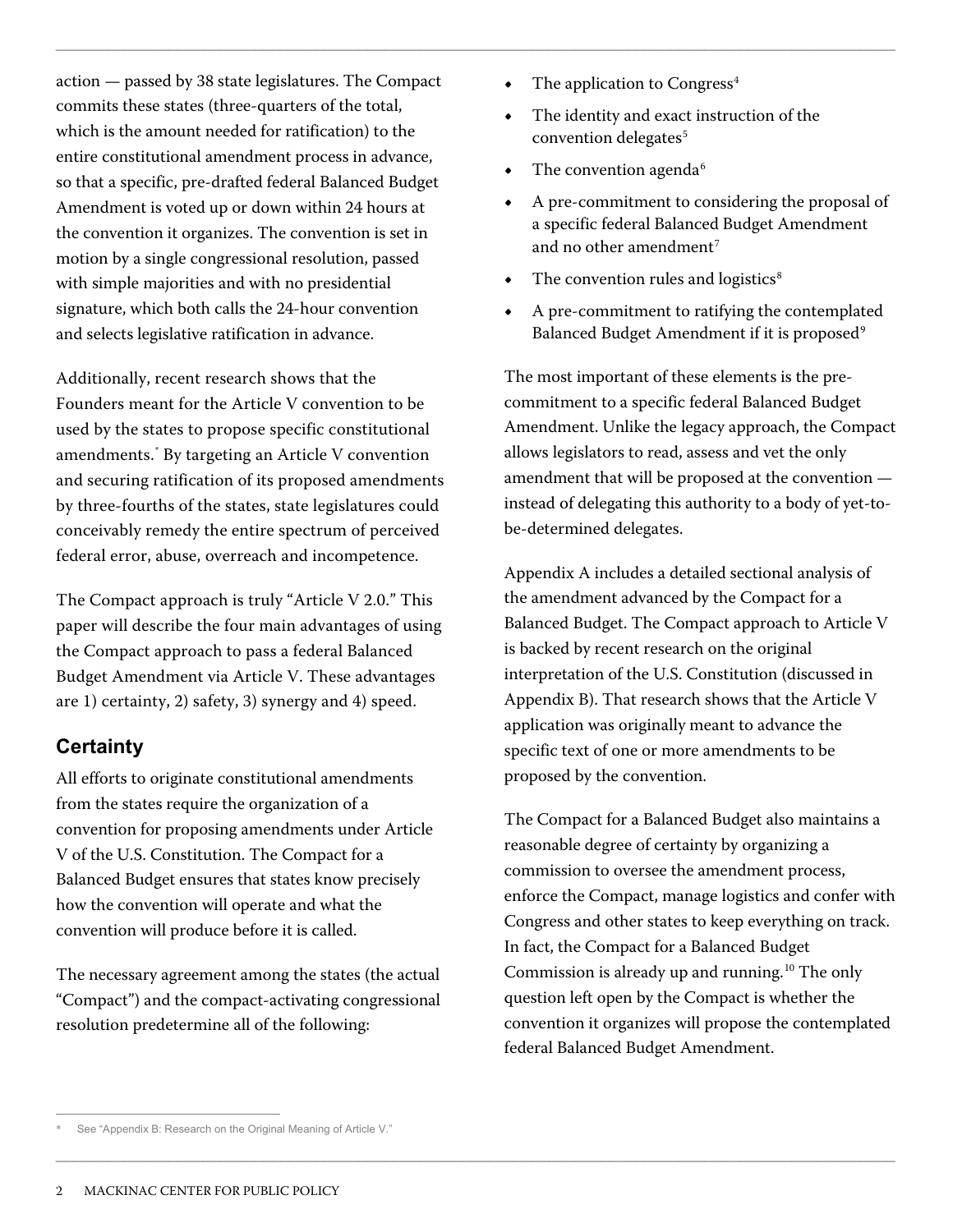## **Safety**

A Compact approach to Article V allows for four political and legal safeguards, which, in combination with the ratification requirement for any proposed amendment, makes it implausible that the convention will disregard the states' mandate and propose rogue amendments instead.

First, the legacy approach to Article V faces the risk of Congress hijacking or sabotaging the amendment process by claiming the power to determine convention rules and logistics in its call on the front end. On the back end of the process, Congress could also set an unreasonably short sunset date for ratification referral. That risk is avoided by the currently drafted congressional resolution that is part of the Compact for a Balanced Budget.

The congressional resolution needed to activate the Compact for a Balanced Budget contemplates Congress calling the convention expressly "in accordance with the Compact," and further selects, in advance, legislative ratification for the contemplated amendment if it is proposed by the convention.<sup>11</sup> This creates an opportunity to secure congressional cooperation and implied consent to the Compact with the support of simple majorities of each House.[\\*](#page-2-0)

But if Congress were nevertheless to refuse to call the convention in accordance with the Compact, and if the judiciary refused to intervene, every member state would be prohibited from attending the convention, which would deprive the convention of a quorum of states, as well as from ratifying anything it might attempt to generate without a quorum.<sup>[12](#page-13-1)</sup> That prohibition on attendance and ratification would continue until the Congress yielded to the Compact or the Compact self-repealed on April 12, 2021, which

would expressly render the entire amendment process void *ab initio*, which means "as if it never existed."[13](#page-13-2) Thus, congressional interference with the Compactorganized amendment effort would function as a kill switch, preventing Congress from hijacking the amendment process.

 $\Box$ 

 $\_$  ,  $\_$  ,  $\_$  ,  $\_$  ,  $\_$  ,  $\_$  ,  $\_$  ,  $\_$  ,  $\_$  ,  $\_$  ,  $\_$  ,  $\_$  ,  $\_$  ,  $\_$  ,  $\_$  ,  $\_$  ,  $\_$  ,  $\_$  ,  $\_$  ,  $\_$  ,  $\_$  ,  $\_$  ,  $\_$  ,  $\_$  ,  $\_$  ,  $\_$  ,  $\_$  ,  $\_$  ,  $\_$  ,  $\_$  ,  $\_$  ,  $\_$  ,  $\_$  ,  $\_$  ,  $\_$  ,  $\_$  ,  $\_$  ,

Second, the Compact layers on numerous legal safeguards to keep the process on track and to function as additional kill switches in case of a rogue convention. It requires delegates from all member states to vote the Compact's limited agenda rules into place as the first order of business at the convention. It automatically forfeits the legal authority and disqualifies any rogue delegate or state. It bars all member states from attending a rogue convention or ratifying rogue amendments. Finally, the Compact declares all rogue actions of the convention and its participants void *ab initio*. [14](#page-13-3)

Third, the Compact empowers every member state's attorney general to enforce the Compact against every other member state in the federal and state courts located in the Northern District of Texas, a centrally-located jurisdiction.<sup>[15](#page-13-4)</sup> It thus imposes the legal obligation on one state to recognize the authority of another state's attorney general to enforce the obligation to hew to a limited convention agenda. By contrast, the legacy approach relies exclusively on the willingness of a given state to enforce its own laws, which may or may not instruct delegates to respect a limited convention agenda. If delegates go rogue at a legacy-organized Article V convention, other states have little recourse other than to rely on the state that sent the rogue delegates to enforce its own laws.

#### Fourth and finally, the Compact approach includes a "sunset" provision that automatically repeals the

<span id="page-2-0"></span> $\overline{a}$ The Supreme Court ruled in *Hollingsworth v. Virginia* that Congress's role in the Article V amendment process does not implicate presidential presentment. *Hollingsworth v. Virginia* 3 U.S. 378 (1798); *Consumer Energy Council of Am. v. FERC*, 673 F.2d 425, 460 (D.C. Cir. 1982); *Special Constitutional Convention Study Committee, American Bar Association, Amendment of the Constitution by the Convention Method under Article V* 25 (1974). Although this ruling was applied specifically to the congressional proposal of amendments, there is reason to believe that Congress's convention call and ratification referral powers

would be treated the same way, even if exercised by way of a resolution giving implied consent to an interstate compact. Simply put, the contemplated congressional resolution's exercise of Congress's Article V call and ratification referral power is similar in legal effect to the direct proposal of constitutional amendments. In both cases, Congress is merely channeling a legislative proposal for further action by other bodies — it is not, itself, making federal law of the sort that alters legal rights and obligations.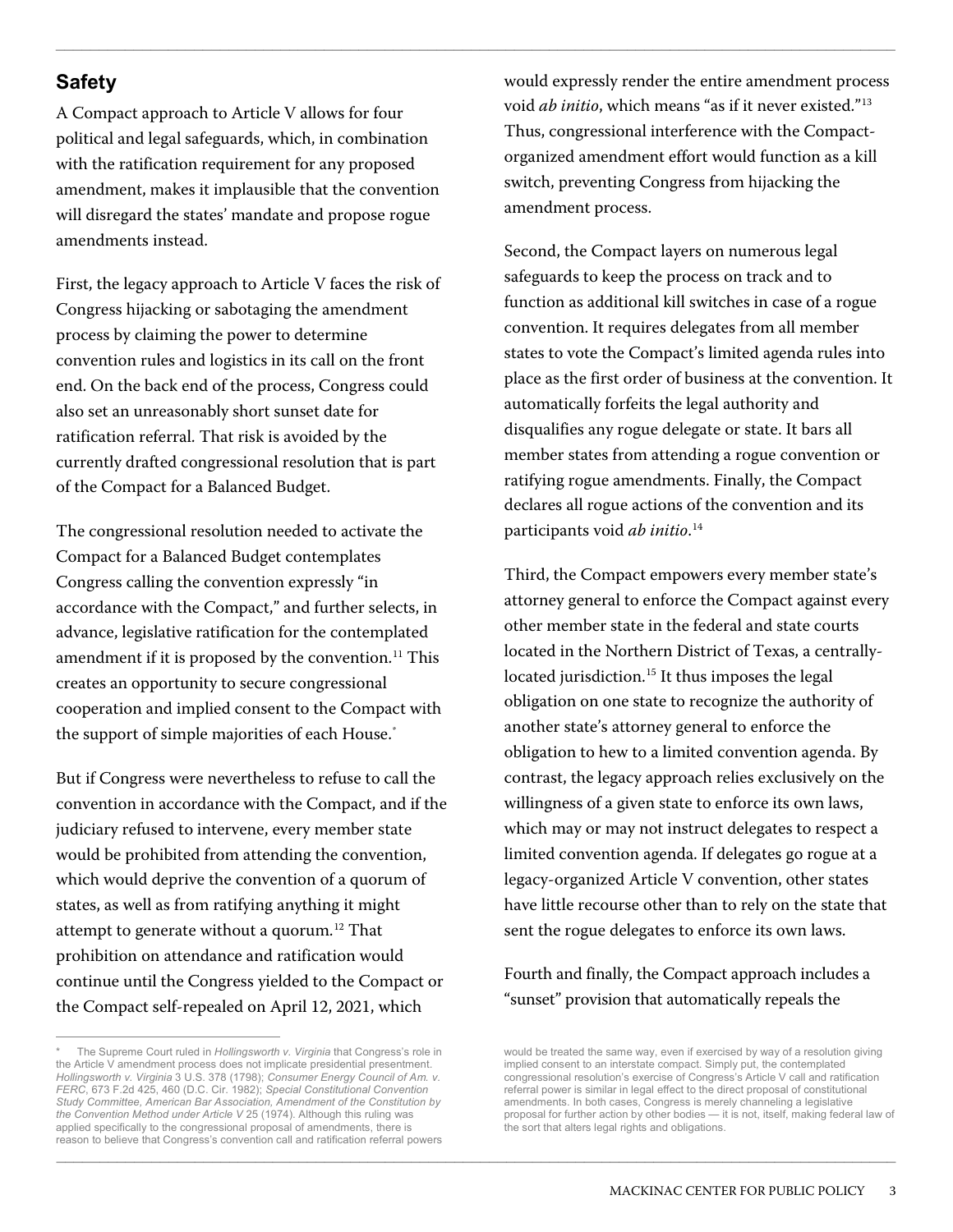Compact in seven years from its original enactment date.[16](#page-13-5) As a result, the Compact masses supermajority state support behind a specific, fully defined and known-in-advance political product. It does so in a period of time that is short enough to ensure that the political reputations that underpinned the Compact's passage are at stake in any decision to follow or abandon the terms of the Compact. This will create incentives for convention delegates to stick to the limited agenda of the Compact purely out of political self-preservation. This is especially the case if states retain the default setting of sending their sitting governor, who would have signed the Compact into law, to the convention as their sole delegate.

Taken together, the Compact clearly limits the activity at the convention it organizes to a straight up-or-down vote on the amendment it specifies. Rogue delegates and rogue actions would be identified and delegitimized for any deviation from the Compact's specified agenda.

### **Synergy**

Some proponents of the legacy approach to Article V believe that the states are only eight or nine applications away from triggering the two-thirds convention call for a Balanced Budget Amendment convention.[17](#page-13-6) One concern is that a state's legislative "bandwidth" would be wasted by adopting the Compact for a Balanced Budget when it has already applied for such a convention. The following explains how the Compact approach can work in conjunction with any other Article V effort already underway.

The Compact for a Balanced Budget is not redundant because it rolls up into one legislative action all of the state-enacted stages of the Article V process including the appointment of delegates, the specification of convention rules and logistics, and the recommitment to ratifying a specified amendment. Therefore, the Compact requires less overall legislative bandwidth to achieve its ultimate goal of a ratified

federal Balanced Budget Amendment than continuing with the legacy approach to Article V, *even in states that have already passed an application*. If legislative bandwidth is a concern, the Compact approach is the more legislatively efficient amendment vehicle.

But there is no need for a binary choice to be made between the legacy approach and the Compact approach to Article V, because the successful passage of the Compact works well together with any legacy effort already undertaken.

Each state that adopts the Compact pre-commits to ratifying the federal Balanced Budget Amendment it advances[.18](#page-13-7) If a legacy approach somehow succeeded in convening a convention before the Compact approach did, then the passage of the Compact bill would immediately supply that convention with a vetted federal Balanced Budget Amendment that is not only ready to be proposed, but which is already ratified in numerous states. The Compact approach thus enhances the efficiency and value of legacy Article V efforts, even if the legacy approach were to organize a convention first.

### **Speed**

 $\Box$ 

 $\Box$ 

The Compact approach can deliver a ratified amendment in as little as one session year. It transforms the amendment process into the rough equivalent of a ballot measure voted on by simple majorities of Congress and supermajorities of governors and state legislatures. Originating an amendment from the states becomes achievable in short order with adequate resources.

As discussed previously, the Compact approach works by consolidating into one interstate agreement all the legislative steps that are needed for states to use Article V to amend the U.S. Constitution. It also consolidates into one congressional resolution (a "concurrent resolution") all the legislative steps that Congress controls in the process (the convention call and the selection of mode of ratification). Once these actions are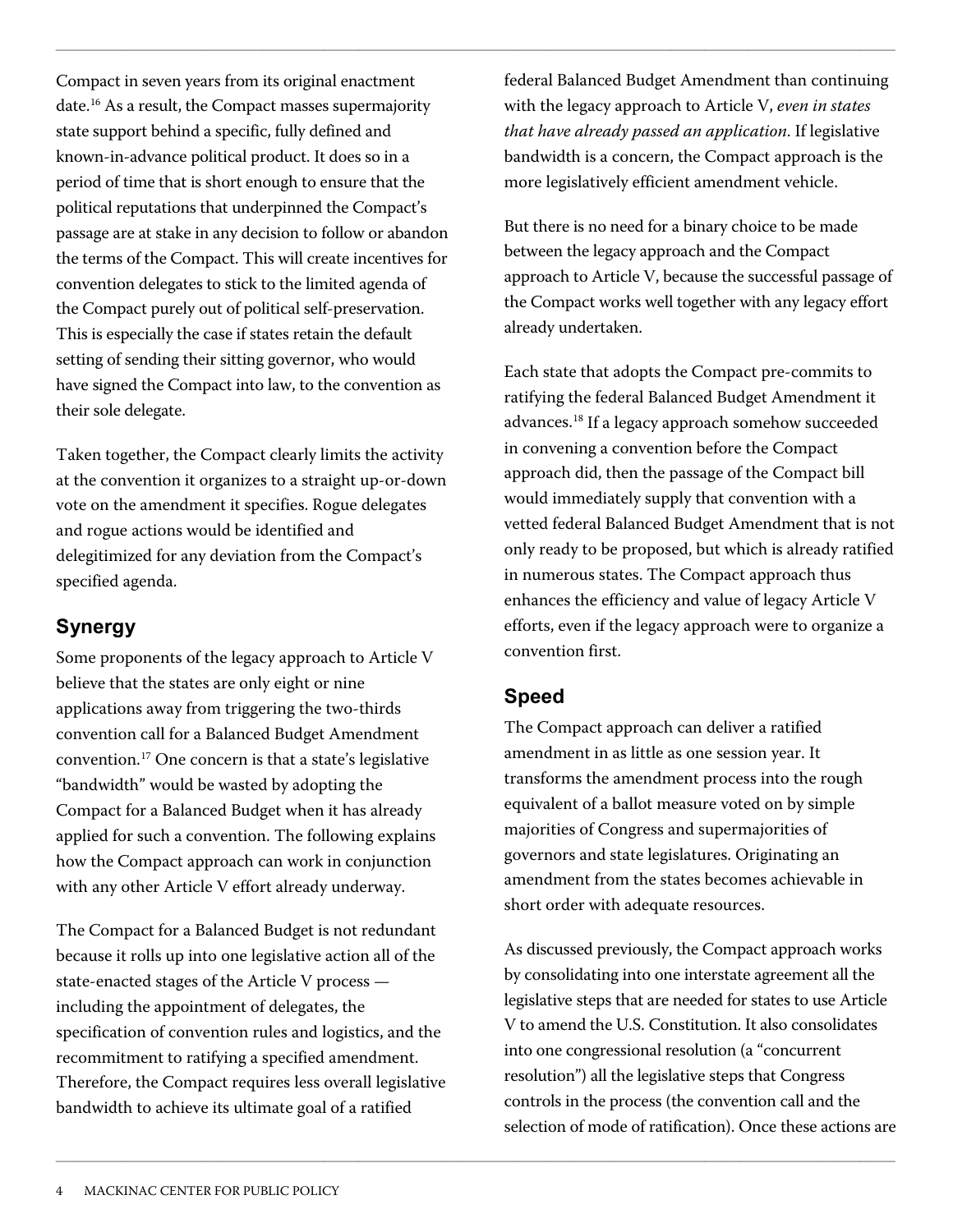completed, the only thing left is for the convention to meet and vote up or down the specific amendment contemplated in the compact and resolution.

The Compact approach achieves in three legislative stages and 39 total legislative actions (38 state laws plus on congressional resolution) what would otherwise take at least six legislative stages and over 100 total legislative actions using the legacy approach.

#### **Conclusion**

Taken together, the Compact approach to Article V has the unique advantages of certainty, safety, synergy and speed compared to the legacy approach. Combined, these advantages make it the most plausible vehicle for constitutional reform derived from the collective action of the states. Because of its streamlined and consolidated nature, the Compact for a Balanced Budget is closer to generating a ratified Balanced Budget Amendment than any other effort.

Four states have already adopted the Compact for a Balanced Budget, meaning that it is only 34 state enactments, one congressional resolution, and one 24 hour convention away from achieving a ratified amendment to the U.S. Constitution. In fact, it is twice as far along as the various legacy approaches underway, because they require at least 68 more state enactments, two congressional resolutions and one convention to achieve a ratified amendment (the nature of which is currently unknown).

History shows the plausibility of surmounting the thresholds needed for the Compact approach to generate a limited-government constitutional amendment. The National Center for Interstate Compacts maintained by the Council of State Governments lists existing interstate compacts in every state. Thirty-eight states have joined an interstate compact at least seven times before.<sup>[19](#page-13-8)</sup> Simple majorities of Congress have repeatedly voted in favor of a Balanced Budget Amendment proposal on the floor, only failing to reach the two-thirds threshold

required for a congressionally proposed amendment.<sup>[20](#page-13-9)</sup> By contrast, so far, no legacy "convention of the states" approach to Article V has resulted in an amendment in over 227 years.

 $\Box$ 

 $\_$  ,  $\_$  ,  $\_$  ,  $\_$  ,  $\_$  ,  $\_$  ,  $\_$  ,  $\_$  ,  $\_$  ,  $\_$  ,  $\_$  ,  $\_$  ,  $\_$  ,  $\_$  ,  $\_$  ,  $\_$  ,  $\_$  ,  $\_$  ,  $\_$  ,  $\_$  ,  $\_$  ,  $\_$  ,  $\_$  ,  $\_$  ,  $\_$  ,  $\_$  ,  $\_$  ,  $\_$  ,  $\_$  ,  $\_$  ,  $\_$  ,  $\_$  ,  $\_$  ,  $\_$  ,  $\_$  ,  $\_$  ,  $\_$  ,

With the national debt rocketing to \$20 trillion and beyond, baby-boomers retiring en masse, and the present value of unfunded entitlement programs enabled by the federal government's unlimited borrowing capacity estimated as high as \$210 trillion, Michigan, and other states, should give full consideration to the Compact for a Balanced Budget.<sup>[21](#page-13-10)</sup>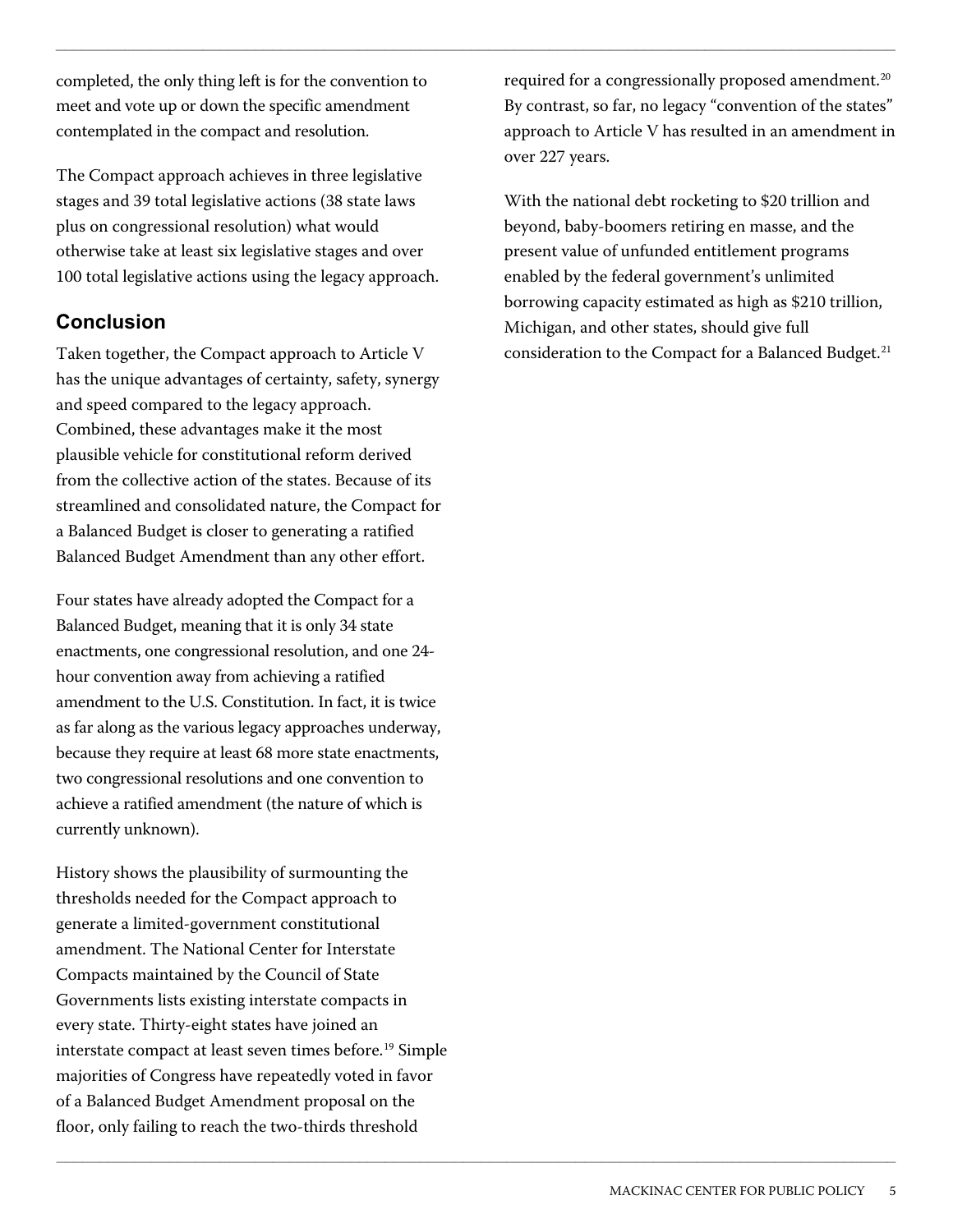#### **Appendix A: The Balanced Budget Amendment and Analysis[\\*](#page-5-0)**

*Section 1. Total outlays of the government of the United States shall not exceed total receipts of the government of the United States at any point in time unless the excess of outlays over receipts is financed exclusively by debt issued in strict conformity with this article.*

*Section 2. Outstanding debt shall not exceed authorized debt, which initially shall be an amount equal to 105 percent of the outstanding debt on the effective date of this article. Authorized debt shall not be increased above its aforesaid initial amount unless such increase is first approved by the legislatures of the several states as provided in Section 3.*

For example, if there is \$20 trillion in outstanding federal debt on ratification of the amendment, the federal government will have a revolving line of credit limited to \$21 trillion. The extra \$1 trillion (5 percent of \$20 trillion) allows for a debt cushion to handle cash flow volatility and current borrowing rates for one to two years.

Congress, preparing for the impending ratification of the amendment, may sell enough bonds to set the initial debt limit high enough upon ratification to allow for a longer-term budget to be implemented. For instance, Congress could agree to a 10- to 70-year plan for reaching a balanced budget. Congress could add various measures to the proposed budget to make it credible and durable enough for the bonding market to absorb an otherwise extremely large issuance of bonding to carry the entire plan into effect.

By the time the amendment was ratified, the initial debt limit would be fixed at 105 percent of whatever bonding had been sold at that point, which would then simply give new credibility to that budget plan by constitutionally limiting borrowing capacity to the sum total of bonds previously issued to implement that plan plus a 5 percent cushion to allow for unforeseen contingencies. There may never be a need for further borrowing capacity under this scenario.

*Section 3. From time to time, Congress may increase authorized debt to an amount in excess of its initial amount set by Section 2 only if it first publicly refers to the legislatures of the several states an unconditional, single subject measure proposing the amount of such increase, in such form as provided by law, and the measure is thereafter publicly and unconditionally approved by a simple majority of the legislatures of the several states, in such form as provided respectively by state law; provided that no inducement requiring an expenditure or tax levy shall be demanded, offered or accepted as a quid pro quo for such approval. If such approval is not obtained within sixty (60) calendar days after referral then the measure shall be deemed disapproved and the authorized debt shall thereby remain unchanged.*

This section provides:

 $\Box$ 

 $\Box$ 

- States a seat at the table in determining national debt policy.
- ◆ Flexibility for national emergencies and to accommodate reasonable plans for more debt, such as what might be developed during the oneto two-year transitional phase allowed by the initial debt limit.
- State legislators the ability to judge the wisdom of borrowing beyond the debt limit. These policymakers are familiar with budgeting and state debt limits, closer to the American people and have no control over the underlying federal appropriations. National debt policy judgments will thereby become more impartial, more resistant to special interest influence, and more transparent as the public policy debate occurs in 50 state capitols.

<span id="page-5-0"></span> $\overline{a}$ Italicized text is the model language.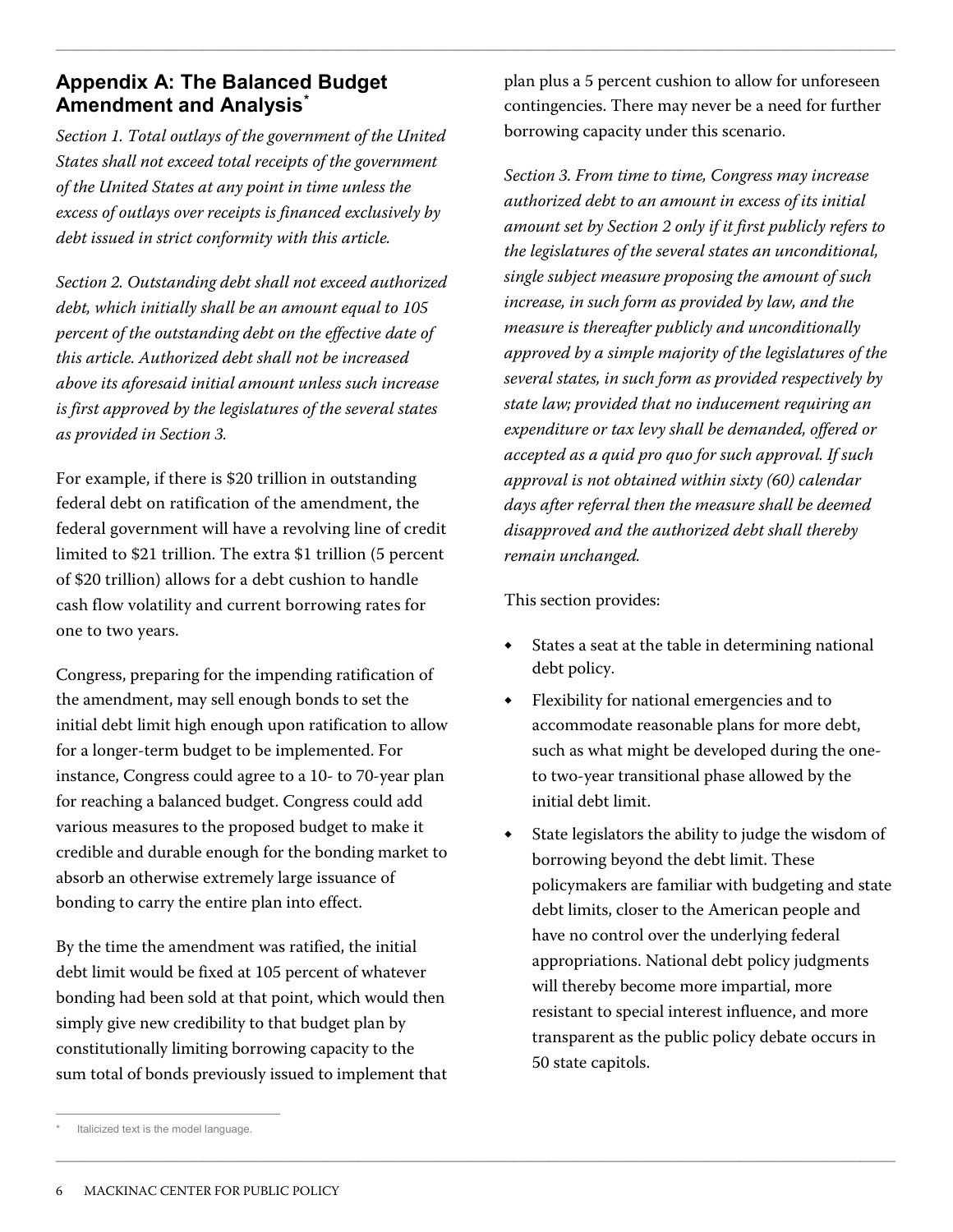Restoration of a small portion of the power the states once held to check and balance Washington before the 17th Amendment removed them from a position of control over the U.S. Senate. Washington will have a new incentive to respect the states and to restrain the abuse of debt. At the same time, to prevent corruption and the abuse of the referendum process, any proposal to increase the debt must be an unconditional, single-subject measure, which is free from taxing or spending quid pro quos, or it will not be legally effective.

States will begin preparation for their new role in anticipation of the ratification of the amendment and can adopt state law measures to streamline approval, perhaps even adopting automatic approval of new borrowing measures if certain emergency criteria are met (or perhaps automatic disapproval of new borrowing measures that are referred without an underlying budget plan).

*Section 4. Whenever the outstanding debt exceeds 98 percent of the debt limit set by Section 2, the President shall enforce said limit by publicly designating specific expenditures for impoundment in an amount sufficient to ensure outstanding debt shall not exceed the authorized debt. Said impoundment shall become effective thirty (30) days thereafter, unless Congress first designates an alternate impoundment of the same or greater amount by concurrent resolution, which shall become immediately effective. The failure of the President to designate or enforce the required impoundment is an impeachable misdemeanor. Any purported issuance or incurrence of any debt in excess of the debt limit set by Section 2 is void.*

The President or Congress are required to enforce the debt limit by designating necessary spending delays when a red zone (98 percent of the debt limit) is reached. For instance, if the debt limit were \$21 trillion, the impoundment requirement would be triggered at \$20.58 trillion, which would be roughly 10 months before hitting the debt limit at current borrowing rates.

 $\Box$ 

 $\_$  ,  $\_$  ,  $\_$  ,  $\_$  ,  $\_$  ,  $\_$  ,  $\_$  ,  $\_$  ,  $\_$  ,  $\_$  ,  $\_$  ,  $\_$  ,  $\_$  ,  $\_$  ,  $\_$  ,  $\_$  ,  $\_$  ,  $\_$  ,  $\_$  ,  $\_$  ,  $\_$  ,  $\_$  ,  $\_$  ,  $\_$  ,  $\_$  ,  $\_$  ,  $\_$  ,  $\_$  ,  $\_$  ,  $\_$  ,  $\_$  ,  $\_$  ,  $\_$  ,  $\_$  ,  $\_$  ,  $\_$  ,  $\_$  ,

The provision prevents impoundments from being abused by the President (as they usually are during debt ceiling debates) by giving Congress a simple majority override (no presidential signature required). It also forces transparency on spending priorities and trade-offs long before the debt limit runs out, which is the starting point for real budget negotiations.

If neither the President nor Congress acts, spending will be limited to tax cash flow (per Section 1) when the debt limit is reached. Illegal debt is deemed void, which is the ultimate enforcement mechanism against violating the debt limit. This is because bond markets usually will not purchase void bonds.

*Section 5. No bill that provides for a new or increased general revenue tax shall become law unless approved by a two-thirds roll call vote of the whole number of each House of Congress. However, this requirement shall not apply to any bill that provides for a new end user sales tax which would completely replace every existing income tax levied by the government of the United States; or for the reduction or elimination of an exemption, deduction, or credit allowed under an existing general revenue tax.*

This provision keeps all fiscal options on the table, but the provision will cause spending reductions to look relatively more attractive as an initial means of closing deficits. It requires a supermajority for new or increased income or sales taxes, while preserving the current rule of simple majority approval for new or increased taxes arising from: 1) the replacement of all income taxes with a non-VAT sales tax; 2) the elimination of tax loopholes; and 3) new or increased revenue measures that are not subject to the supermajority approval requirement, such as tariffs and user fees. These tax limits protect current generations from being sacrificed to future generations, just as the debt limit protects future generations from being sacrificed to current generations.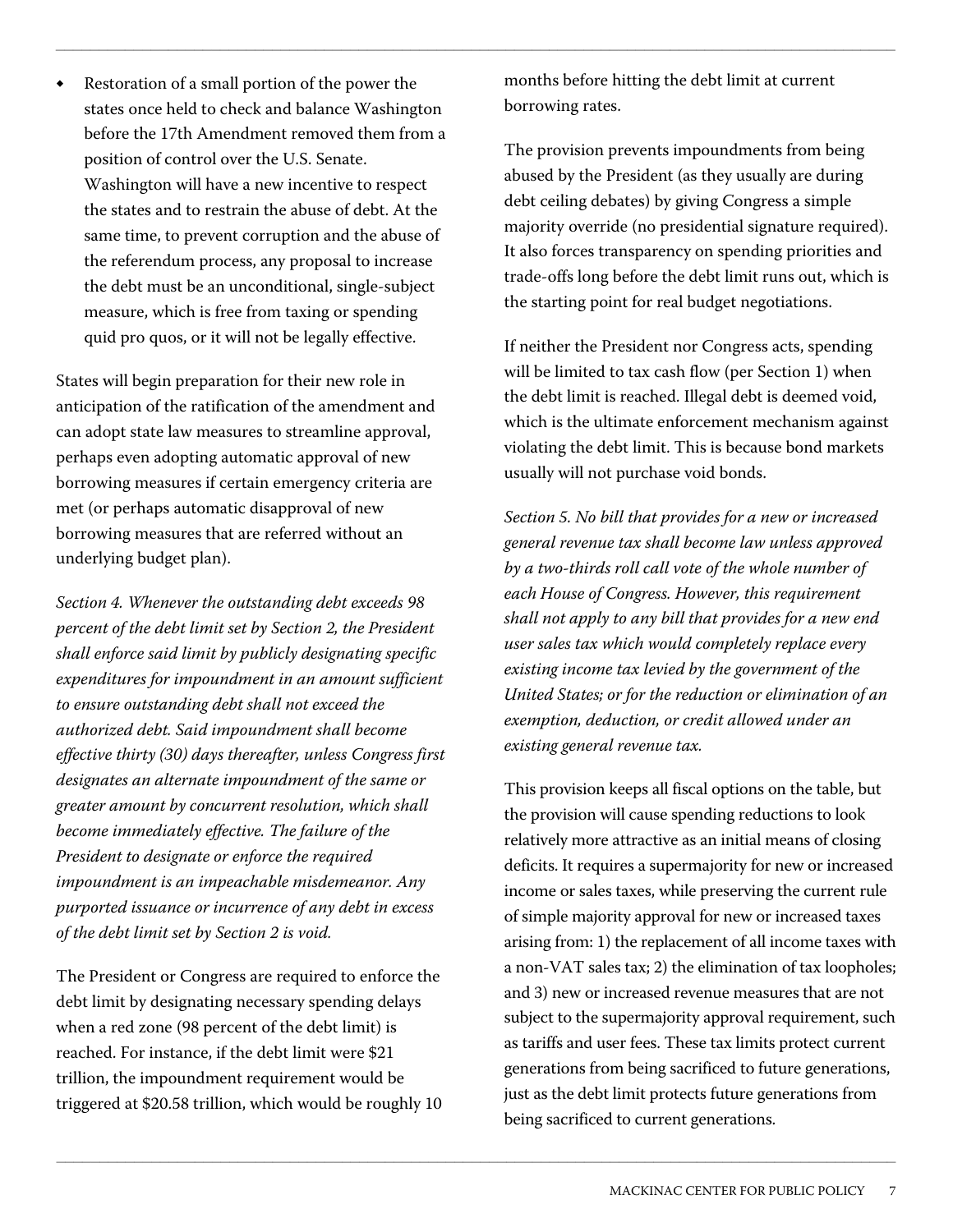*Section 6. For purposes of this article, "debt" means any obligation backed by the full faith and credit of the government of the United States; "outstanding debt" means all debt held in any account and by any entity at a given point in time; "authorized debt" means the maximum total amount of debt that may be lawfully issued and outstanding at any single point in time under this article; "total outlays of the government of the United States" means all expenditures of the government of the United States from any source; "total receipts of the government of the United States" means all tax receipts and other income of the government of the United States, excluding proceeds from its issuance or incurrence of debt or any type of liability; "impoundment" means a proposal not to spend all or part of a sum of money appropriated by Congress; and "general revenue tax" means any income tax, sales tax, or value-added tax levied by the government of the United States excluding imposts and duties.*

These definitions maximize transparency and eliminate or strongly deter all known tactics used to circumvent constitutional debt limits. Abusive monetary policy, exotic borrowing vehicles, or financial games are prohibited or strongly deterred because total spending by every federal entity is limited by these definitions to cash-on-hand originating from taxes and other income (excluding proceeds from raiding trust funds or printing money) and full faith and credit borrowing.

*Section 7. This article is immediately operative upon ratification, self-enforcing, and Congress may enact conforming legislation to facilitate enforcement.*

This section ensures the amendment is effective as soon as it is ratified. It also allows Congress to fill any necessary procedural gaps, such as new Treasury Department budgetary controls, that will be necessary to enforce the amendment. For instance, Congress could pass a law requiring the Treasury to set aside a portion of the federal government's authorized borrowing capacity specifically for designated national emergencies or to handle cash-flow volatility, and then parcel out portions of that reserved borrowing capacity to agencies to help them manage the new "pay as you go" limit on spending.

 $\Box$ 

 $\Box$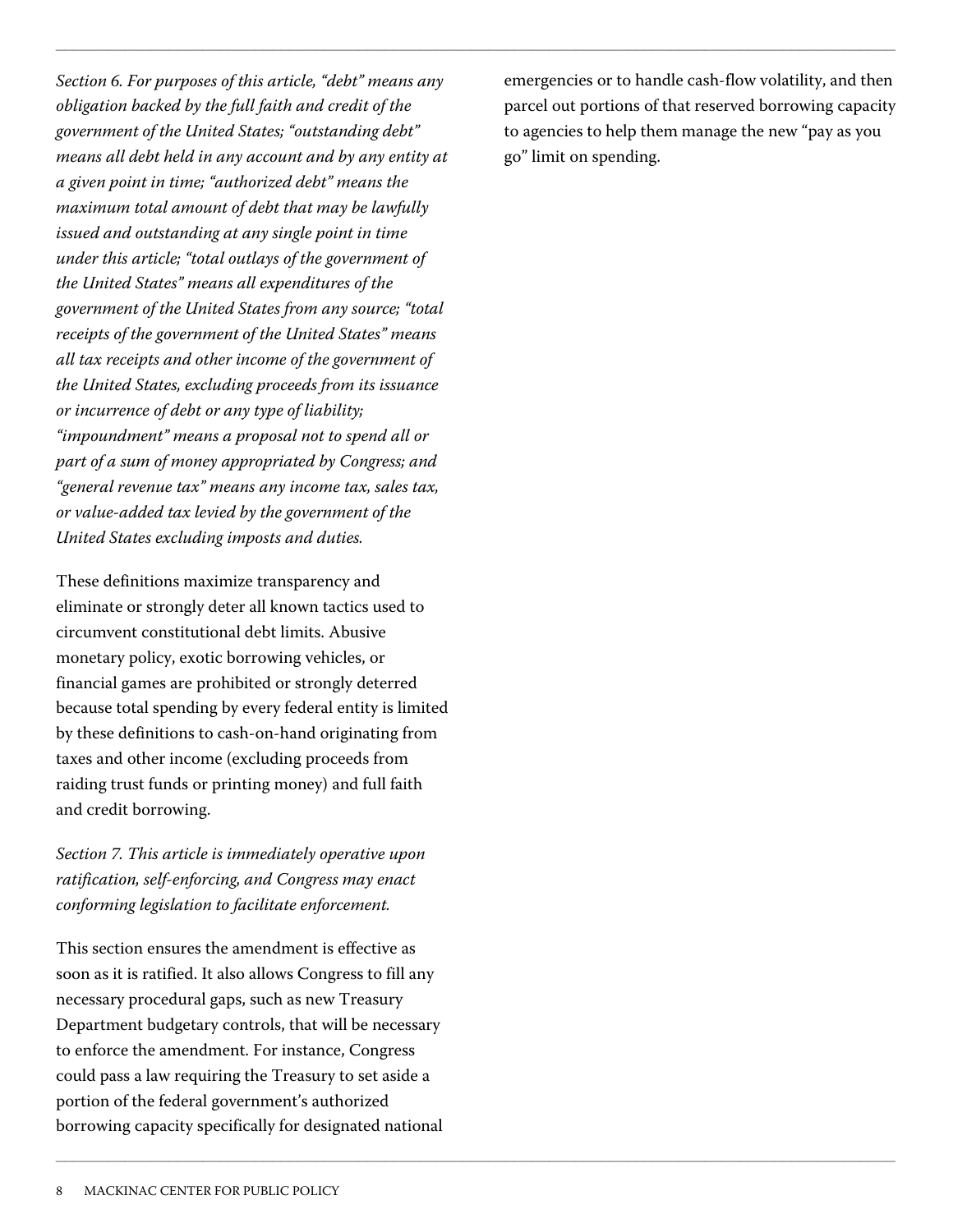### **Appendix B: Research on the Original Meaning of Article V**

Recent research justifies the conclusion that the Founders regarded the Article V convention to be an instrument of the states to propose specific amendments in the "Application" that triggers the convention call[.\\*](#page-8-0) The notion that an Article V convention would ordinarily be an autonomous sovereign body free to draft any amendment it wished is inconsistent with this evidence.

The Compact for a Balanced Budget and its activating congressional resolution are the practical means to ensure the Founders' vision for Article V is actually enforced. The Compact approach to Article V ensures all legal and political disputes are settled before the untested process of convening a convention is initiated.

A key piece of evidence concerning the Founder's intent is the next-to-final draft of Article V and the edits made to it to produce the final draft. This is available in the Records of the Federal Convention of 1787. The next-to-final draft of Article V placed the power to propose amendments in the *hands of Congress* on "application" of the state legislatures.<sup>[22](#page-13-11)</sup> Because this mode of amending the Constitution was meant to allow the states to propose the amendments they desired, it is clear that Congress was not supposed to draft the amendments. (Congress already had the parallel power to draft and propose amendments by a two-thirds vote of each house.)

Thus, the only source of the amendments that Congress could propose under this next-to-final formulation of Article V would have been applications that the states advanced. Of course, the final draft of Article V replaced Congress with a "Convention for proposing

amendments" as the proposing body; but nothing in the Records of the Federal Convention of 1787 suggests that the Founders meant for the application to stop furnishing the text of desired amendments.<sup>[23](#page-13-12)</sup>

 $\Box$ 

 $\_$  ,  $\_$  ,  $\_$  ,  $\_$  ,  $\_$  ,  $\_$  ,  $\_$  ,  $\_$  ,  $\_$  ,  $\_$  ,  $\_$  ,  $\_$  ,  $\_$  ,  $\_$  ,  $\_$  ,  $\_$  ,  $\_$  ,  $\_$  ,  $\_$  ,  $\_$  ,  $\_$  ,  $\_$  ,  $\_$  ,  $\_$  ,  $\_$  ,  $\_$  ,  $\_$  ,  $\_$  ,  $\_$  ,  $\_$  ,  $\_$  ,  $\_$  ,  $\_$  ,  $\_$  ,  $\_$  ,  $\_$  ,  $\_$  ,

In fact, applications were a common way of petitioning Congress for specific relief of all kinds during the Founding era.<sup>[24](#page-13-13)</sup> There is nothing in this custom and usage to suggest that the application for an Article V convention could not also propose specific relief in the form of one or more amendments to be placed before a convention. It would be odd to suggest that the Founders intended to deviate from this common and contemporaneous understanding of the nature and power of an application to Congress.

Taken together, this evidence of the drafting history and public understanding of application at the time of the founding supports the conclusion that the states retained the ability to specify amendments in their application (as in the next-to-final version of Article V), notwithstanding the replacement of Congress with a convention as the proposing body triggered by that application.

Consider additional evidence:

**◆** During the ratification debates over the Constitution, Tench Coxe said, "If two thirds of those legislatures require it, Congress *must* call a general convention, even though they dislike the proposed amendments, and if three fourths of the state legislatures or conventions approve such proposed amendments, they become *an actual and binding part of the constitution*, without any possible interference of Congress" [emphasis in the original]. Coxe further explained,

<span id="page-8-0"></span> $\overline{a}$ \* For similar research and analysis, see: Michael B. Rappaport, "The Constitutionality of a Limited Convention: An Originalist Analysis," *Constitutional Commentary* 81 (Apr. 6, 2012): 53, http://perma.cc/5YSM-M8HZ; Michael L. Stern, "Reopening the Constitutional Road to Reform: Toward a Safeguarded Article V Convention," *Tennessee Law Review* 78, no. 3 (Aug. 3, 2011), http://perma.cc/D4L7- 3ZS8; James Kenneth Rogers, "The Other Way to Amend the Constitution: The Article V Constitutional Convention Amendment Process," *Harvard Journal of Law & Public Policy* 30, no. 3 (2007), http://perma.cc/Z5VQ-93PX.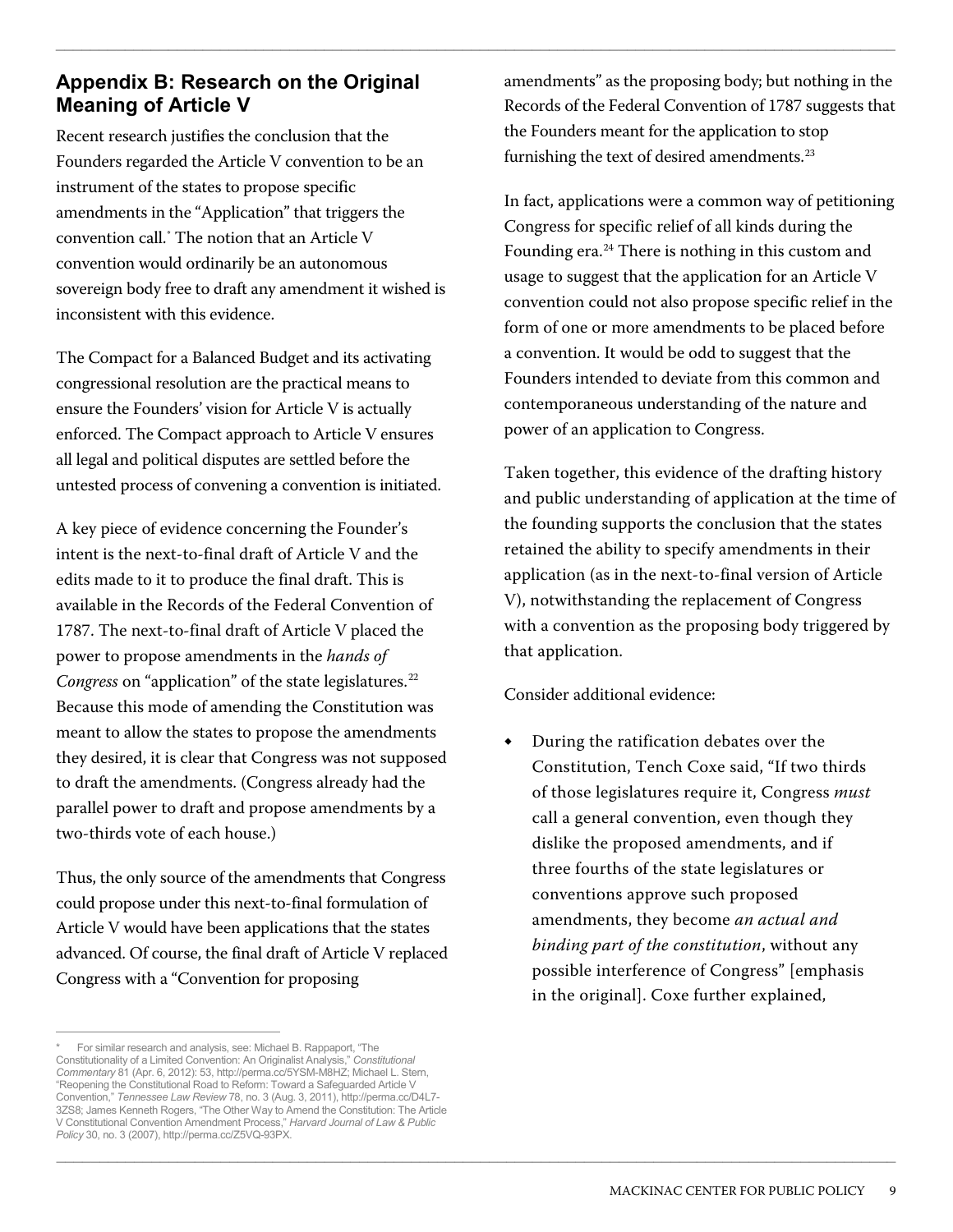"Three fourths of the states concurring will ensure *any amendments*, after the adoption of nine or more" [emphasis in the original]. $^{25}$  $^{25}$  $^{25}$ 

- **◆** Writing in Federalist No. 43, James Madison says the power of the states to originate amendments is equal to that of Congress.<sup>[26](#page-13-15)</sup> This could only be true if the Article V application specified amendments and if the Article V convention were an instrumentality of the states in proposing the specified amendments.
- **◆** Writing in Federalist No. 85, Alexander Hamilton emphasizes how two-thirds of the states (then "nine") would seek "alterations" and "set on foot the measure" and that the people could rely on "State legislatures to erect barriers against the encroachments of the national authority.["27](#page-13-16) Obviously, an amendment is the "alteration" or "measure" of which Hamilton writes. This confirms the amendmentspecifying power of an Article V application, which alone is entirely controlled by two-thirds of the states through their legislatures.
- **◆** Writing to John Armstrong on April 25, 1788, George Washington says "nine states" can get the amendments they desire, yet again in reference to the two-thirds threshold for calling an Article V convention.<sup>[28](#page-13-17)</sup>
- **◆** In a statement to the Virginia convention on June 16, 1788, George Nicholas wrote that state legislatures would apply for an Article V convention confined to a "few points;" and that "it is natural to conclude that those States who will apply for calling the convention will concur in the ratification of the proposed amendments."[29](#page-13-18) Nicholas's conclusion is only "natural" on the assumption that the states would typically organize a convention after first

agreeing on the amendments, presumably specified in their Article V application.

 $\Box$ 

 $\Box$ 

**◆** In a 1799 report on the Virginia resolutions concerning the Alien and Sedition laws, James Madison observed that the states could organize an Article V convention for the "object" of declaring the Alien and Sedition Acts unconstitutional. Specifically, after highlighting that "Legislatures of the States have a right also to originate amendments to the Constitution, by a concurrence of twothirds of the whole number, in applications to Congress for the purpose," Madison wrote that states could ask their senators to propose an "explanatory amendment" to clarify that the Alien and Sedition Acts were unconstitutional, and that two-thirds of state legislatures "might, by an application to Congress, have obtained a Convention for the same object."[30](#page-13-19) Again, the application is the stated source of the desired amendment.

The bottom line is that those Founders who addressed the issue assumed or represented the view that the states' Article V "application" would advance the specific amendments desired by the states for proposal by the Article V convention. This is consistent with the conclusion that the Article V application used to trigger the convention call would ordinarily include the text of one or more desired amendments, and the convention would have the instrumental role of ensuring the desired amendment or amendment were actually proposed. To this author's knowledge, there is no evidence suggesting otherwise, despite frequent recurrence by Article V opponents to the letter written by James Madison to George Lee Turberville on Nov. 2, 1788.[\\*](#page-9-0)

<span id="page-9-0"></span> $\overline{a}$ Madison's letter to Turberville does not oppose the targeted use of Article V for one or more amendments specified in advance by the states in their Article V application. Madison was clear in Federalist No. 43 and in his Report on the Virginia Resolutions that he expected the Article V convention to be targeted to specific amendments by the states. The Turberville letter establishes only that Madison

opposed efforts by New York to organize a convention that could draft virtually anything it wanted. J.C.A. Stagg, ed., *The Papers of James Madison Digital Edition* (Charlottesville: University of Virginia Press, 2010), 330–332, http://perma.cc/L3QG-ZHNB.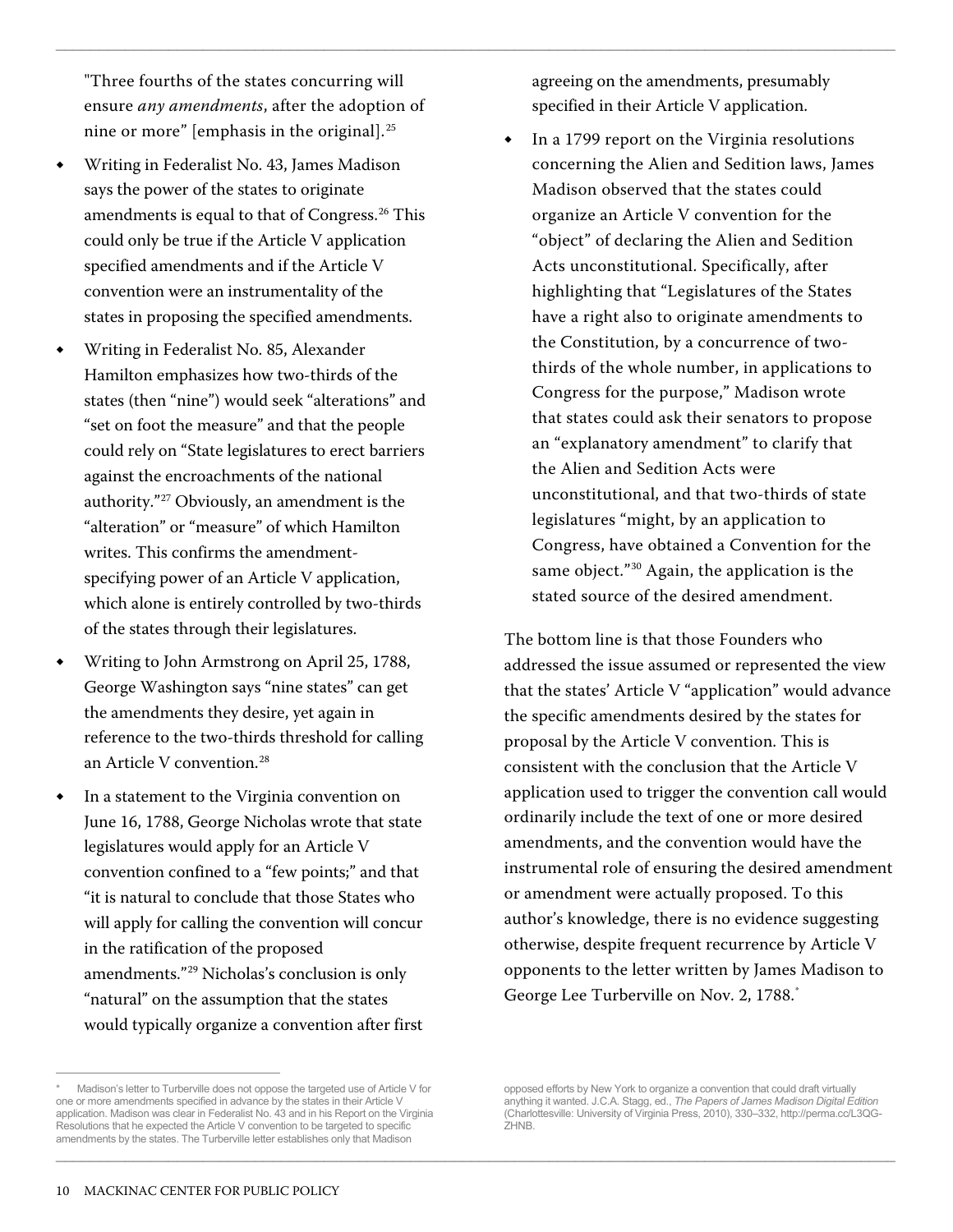In fact, the idea that a "convention" necessarily has autonomous sovereign drafting power is inconsistent with 18th-century usage. The word "convention" was used as a synonym for an assembly. You can see this by reviewing the term in 18th century dictionaries.<sup>31</sup> Given such usage, the original intent of Article V was not necessarily to give the convention exclusive amendment drafting power.

 $\Box$ 

 $\_$  ,  $\_$  ,  $\_$  ,  $\_$  ,  $\_$  ,  $\_$  ,  $\_$  ,  $\_$  ,  $\_$  ,  $\_$  ,  $\_$  ,  $\_$  ,  $\_$  ,  $\_$  ,  $\_$  ,  $\_$  ,  $\_$  ,  $\_$  ,  $\_$  ,  $\_$  ,  $\_$  ,  $\_$  ,  $\_$  ,  $\_$  ,  $\_$  ,  $\_$  ,  $\_$  ,  $\_$  ,  $\_$  ,  $\_$  ,  $\_$  ,  $\_$  ,  $\_$  ,  $\_$  ,  $\_$  ,  $\_$  ,  $\_$  ,

As to the claim that there would be no need for a proposing convention if it did not possess autonomous drafting powers, or that a proposing convention must necessarily have more deliberative authority than a ratifying convention, this argument is specious. The proposing convention was made necessary by the limitations of 18th century technology. There was no modern instantaneous communication. Some coordinated means of ensuring that the amendment specified in the application would actually be proposed had to exist. It is perfectly sensible that a proposing convention was introduced into the language of Article V simply to ensure the necessary coordination occurred among the states, represented by their agents (delegates) at the convention, so that what was proposed actually was what the states asked-for in their application.

Indeed, that is the entire reason why the next-to-final version of Article V, which had Congress proposing amendments on application of the states, was replaced with a "convention for proposing amendments." Most of the Founders, and especially George Mason, did not trust Congress to propose the amendment or amendments that would otherwise have been advanced in the states' application under the next-to-final formulation.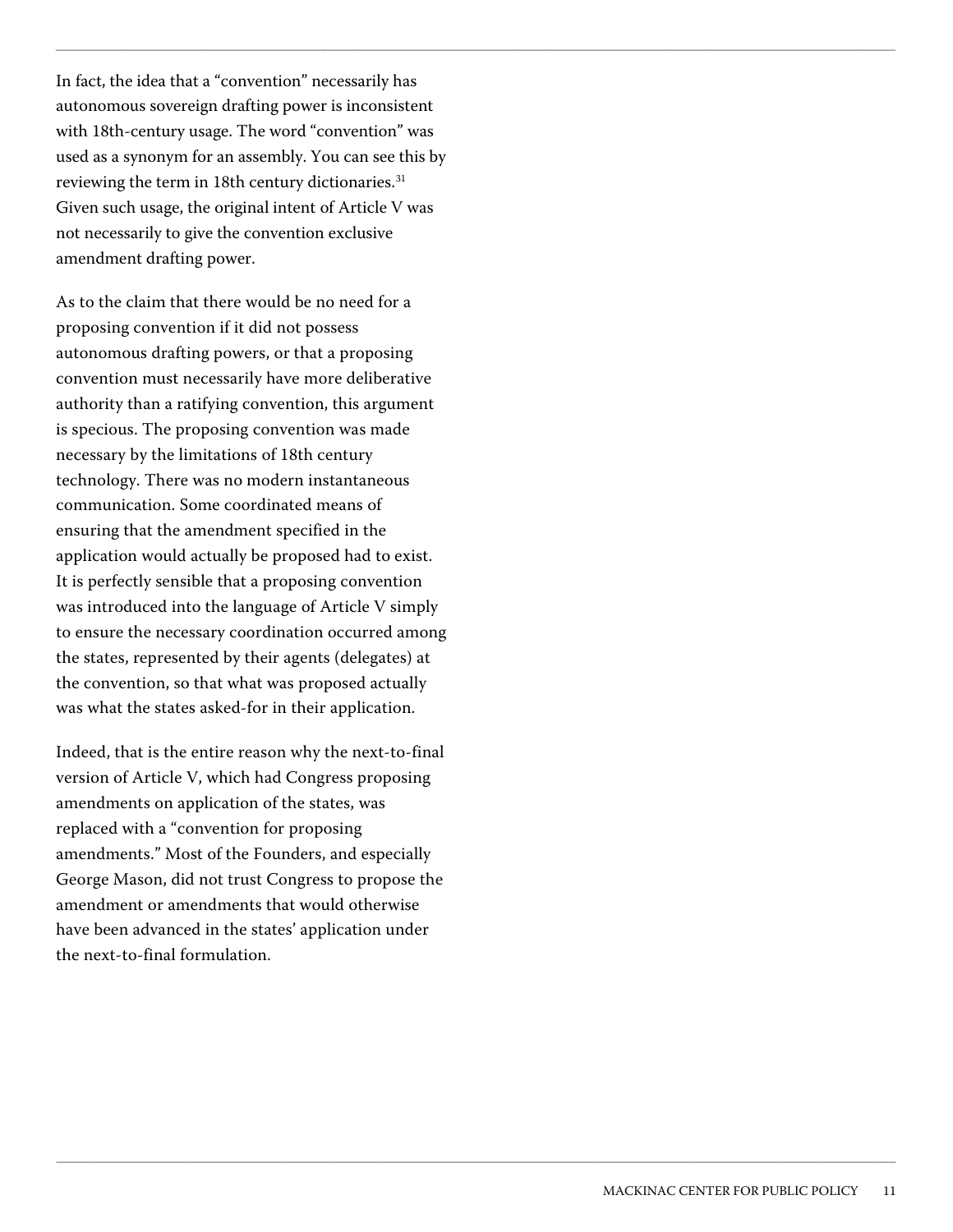## **Endnotes**

<span id="page-11-0"></span>1 U.S. Const. art. V; For example, see Emma Roller and David Weigel, "Give Me Amendments or Give Me Death" (Slate, Dec. 10, 2013), http://perma.cc/T7RV-JGUU.

<span id="page-11-1"></span>2 Jonathan Oosting, "Michigan Petitions Congress for Federal Balanced Budget Amendment, Constitutional Convention," *MLive.com*, March 26, 2014, http://perma.cc/S3XJ-TKG7.

<span id="page-11-2"></span>3 Jonathan Oosting, "Michigan Gov. Rick Snyder Vetoes Delegate Plan for Constitutional Convention," *MLive.com*, Dec. 29, 2014, http://perma.cc/2V3C-7U4A.

4 For example, "House Bill 1109 of 2015" (State of Texas, Feb. 3, 2015), art. V, http://perma.cc/9T4C-P9YM.

5 Ibid., Art. VI.

6 Ibid., Art. II, sec. 7; Art. VII, sec. 2.

- 7 Ibid., Art. II, sec. 7; Art. VII, sec. 1.
- 8 Ibid., Art. IV, VII, X.
- 9 Ibid., Art. IX.

10 "The Compact for a Balanced Budget Commission Public Record," 2015, http://perma.cc/N9EK-NPF7.

11 "H. Con. Res. 26: Effectuating the Compact for a Balanced Budget" (U.S. House of Representatives, March 19, 2015), sec. 102, http://perma.cc/24LR-77EB.

12 "House Bill 1109 of 2015" (State of Texas, Feb. 3, 2015), Art. VIII, sec. 1-2, http://perma.cc/9T4C-P9YM.

13 Ibid., Art. X, sec. 5, 7.

14 Ibid., Art. VI, sec. 6-10; Art. VIII, sec. 2.

15 Ibid., Art. X, sec. 4.

16 Ibid., Art. X, sec. 7.

17 For example, see: "The Balanced Budget Amendment in the States: Road Map to Ratification" (Balanced Budget Amendment Task Force, 2015), http://perma.cc/C83D-QRDV.

18 "House Bill 1109 of 2015" (State of Texas, Feb. 3, 2015), Art. IX, http://perma.cc/9T4C-P9YM.

 $\Box$ 

19 "Agreement on Detainers" (National Center for Interstate Compacts, 2011), http://perma.cc/X6EG-29VQ; "Compact on Mental Health" (National Center for Interstate Compacts, 2011), http://perma.cc/7EXH-YS5Q; "Compact on Placement of Children" (National Center for Interstate Compacts, 2011), http://perma.cc/AX48-ZN93; "Driver License Compact" (National Center for Interstate Compacts, 2011), http://perma.cc/ZE6J-2VUA; "Emergency Management Assistance Compact" (National Center for Interstate Compacts, 2011), http://perma.cc/KPS2- P5LC; "Interstate Compact for Adult Offender Supervision" (National Center for Education Statistics, 2011), http://perma.cc/HX9P-AA3L; "Interstate Corrections Compact" (National Center for Interstate Compacts, 2011), http://perma.cc/7R4N-J4CD; "2010- 2015 NASDTEC Interstate Agreement Signees" (National Association of State Directors of Teacher Education and Certification, Sept. 5, 2013), http://perma.cc/2MAK-GD4F.

20 Ernest J. Istook, Jr., "Considering a Balanced Budget Amendment: Lessons from History" (The Heritage Foundation, July 14, 2011), http://perma.cc/3T3W-MNWW.

21 Tom Sightings, "12 Baby Boomer Retirement Trends" (U.S. News, July 22, 2014),

http://perma.cc/Q3EC-BQM3; Laurence J. Kotlikoff, "America's Fiscal Insolvency and Its Generational Consequences: Testimony to the Senate Budget Committee," Feb. 15, 2015, http://perma.cc/X48Y-WD4M.

22 Max Farrand, *The Records of the Federal Convention of 1787*, ed. Max Farrand (New Haven: Yale University Press, 1911), http://perma.cc/9AA4-Y737.

23 Ibid.

 $\Box$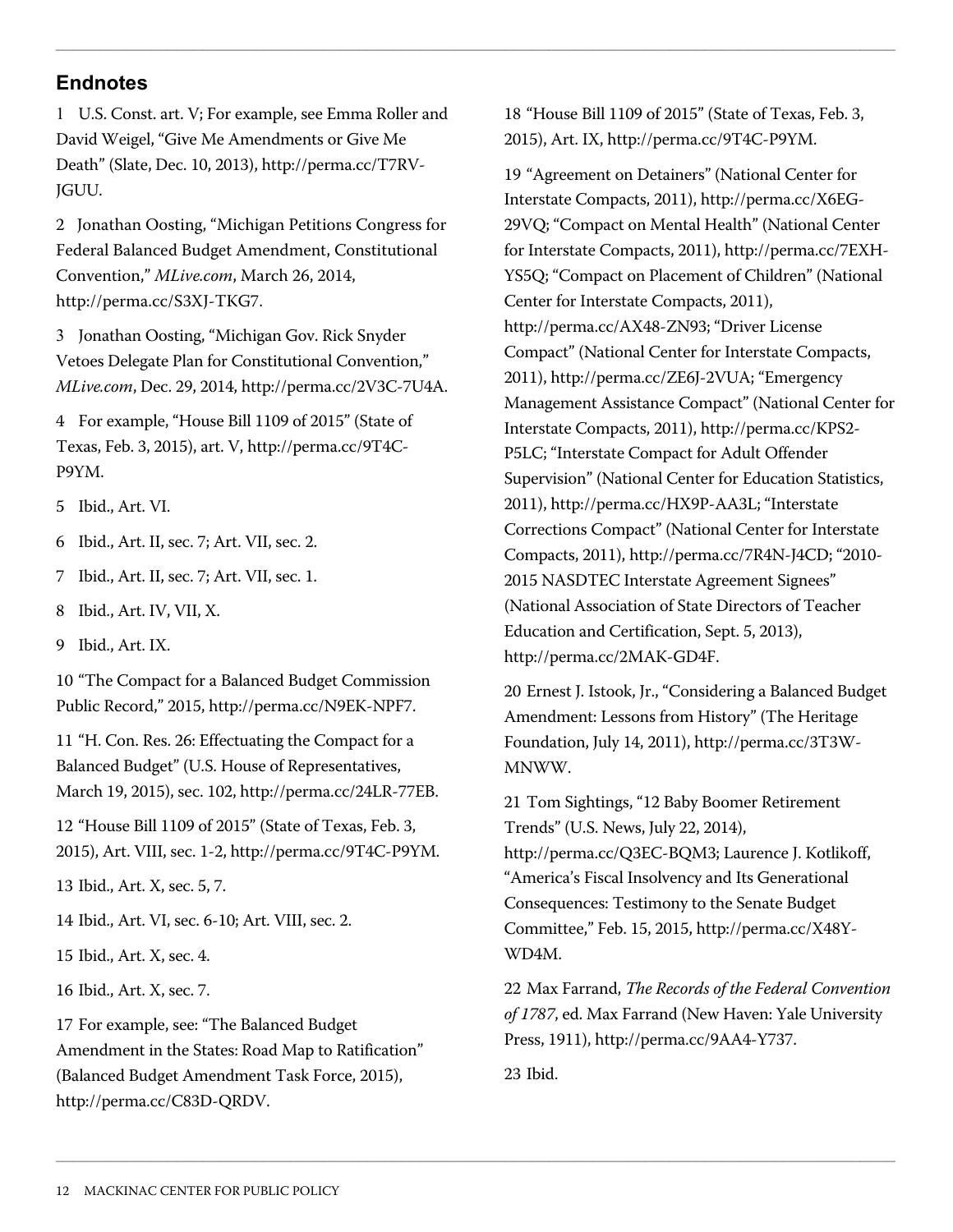24 For example, see: *Journals of the Continental Congress, 1774-1789*, XVII. (Library of Congress, 1910), 552–555, http://perma.cc/E2D8-955X; *Journals of the Continental Congress, 1774-1789*, XVIII. (Library of Congress, 1910), 928–930, http://perma.cc/9GHV-74TW.

 $\Box$ 

 $\_$  ,  $\_$  ,  $\_$  ,  $\_$  ,  $\_$  ,  $\_$  ,  $\_$  ,  $\_$  ,  $\_$  ,  $\_$  ,  $\_$  ,  $\_$  ,  $\_$  ,  $\_$  ,  $\_$  ,  $\_$  ,  $\_$  ,  $\_$  ,  $\_$  ,  $\_$  ,  $\_$  ,  $\_$  ,  $\_$  ,  $\_$  ,  $\_$  ,  $\_$  ,  $\_$  ,  $\_$  ,  $\_$  ,  $\_$  ,  $\_$  ,  $\_$  ,  $\_$  ,  $\_$  ,  $\_$  ,  $\_$  ,  $\_$  ,

25 John P. Kaminski et al., eds., *The Documentary History of the Ratification of the Constitution Digital Edition* (Charlottesville: University of Virginia Press, 2009), 1142–1143.

26 James Madison, "The Federalist Papers No. 43: The Powers Conferred by the Constitution Further Considered (continued)," *Independent Journal*, Jan. 23, 1788.

<span id="page-12-1"></span><span id="page-12-0"></span>27 Alexander Hamilton, "The Federalist Papers: No. 85: Concluding Remarks," *Independent Journal*, Aug. 13, 1788, http://perma.cc/Q9U2-GLAN.

<span id="page-12-3"></span><span id="page-12-2"></span>28 Theodore J. Crackel, ed., *The Papers of George Washington Digital Edition* (Charlottesville: University of Virginia Press, 2008), http://perma.cc/8RJH-NJF5.

<span id="page-12-6"></span><span id="page-12-5"></span><span id="page-12-4"></span>29 Jonathan Eliot, ed., *The Debates in the Several State Conventions of the Adoption of the Federal Constitution*, vol. 3 (New York: Lenox Hill Pub. & Dist. Co. (Burt Franklin), 1974), http://perma.cc/6XBA-H926.

30 James Madison, *The Writings of James Madison*, ed. Gillard Hunt, vol. 6 (New York: G.P. Putnam's Sons, 1900), http://perma.cc/NLB4-D9JQ.

31 For example, see: *The Student's Law-Dictionary: Or, Compleat English Law-Expositor* (London: E. and R. Nutt and R. Gosling, 1740), http://goo.gl/N5zZXy.